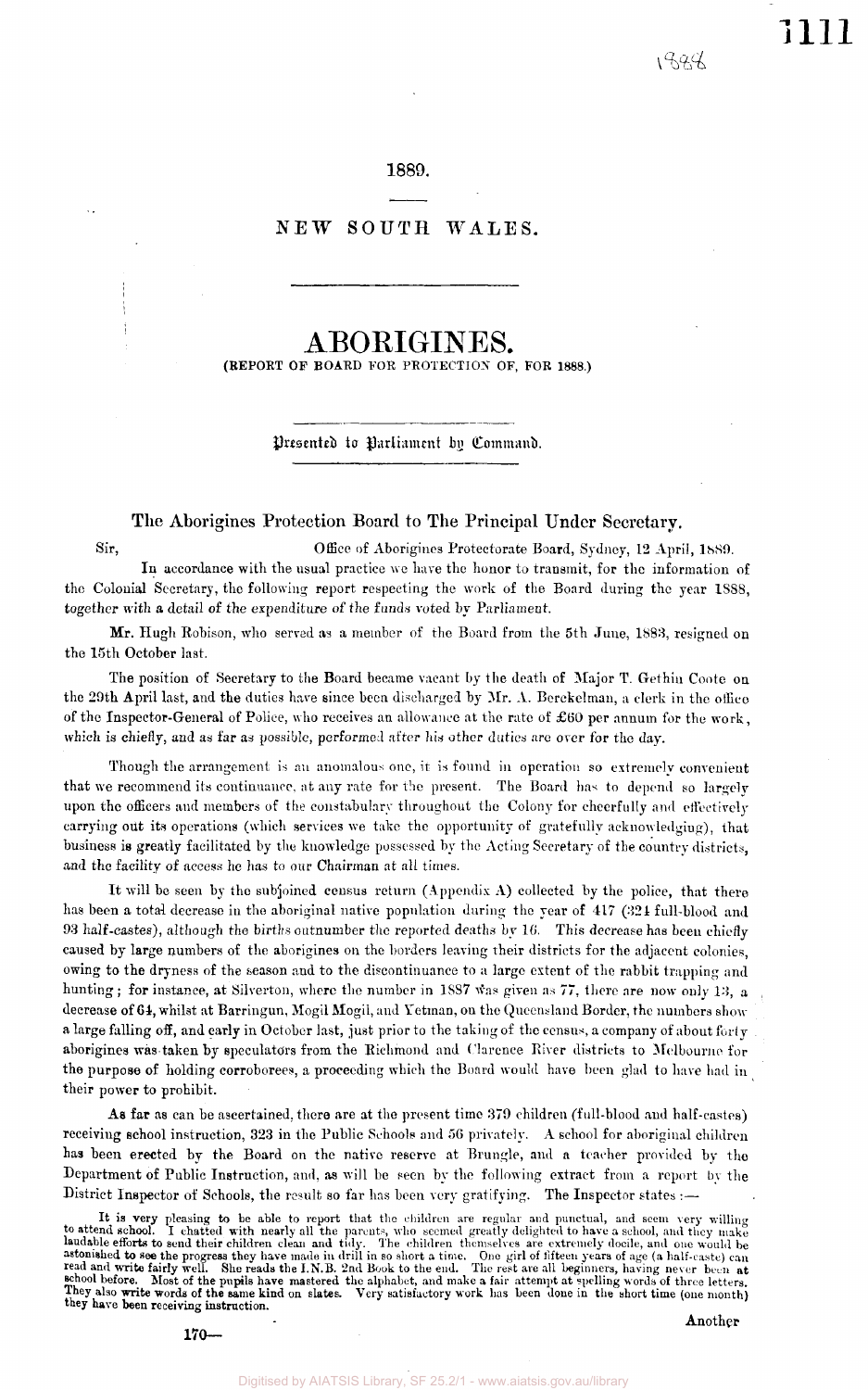Another similar school-house is about to bo built at Maloga Lake, where some thirty children will be taught who have hitherto had some instruction in a hut lent for the purpose by Mr. Bate.

It would be extremely desirable to extend similar advantages to other districts, notably to the Clarence and Richmond River Districts where there are a large number of neglected aboriginal children ; but up to the present time the Board have not been able, from various causes, to make the necessary arrangements.

Many aborigines are fairly well employed in the districts last referred to, in such work as maizepulling, binding and stripping sugar-cane, clearing and burning off scrub, ringbarking, &c, whilst in the Macleay, Hastings, and Manning districts they are occupied farming on reserves dedicated by the Government for their use. Along the southern coast they are provided with fishing-boats, and some are employed in farming pursuits, at saw-mills, and on wharves loading and unloading cargo. Inland they can find work on the stations, for which they receive fair wages, the men shearing, shepherding, boundary-riding, horse-breaking, &c., &c.--the women as domestic servants. In the Shoalhaven district about twenty-five are engaged as farm labourers and stock-keepers by Mr. David Berry, and receive wages at the rate of from 10s. to 13s. per week, with rations and quarters.

In some parts of the Colony, for example, at Yass, the Barrington, and Brungle, the aborigines are now living in comfortable huts built of slabs with galvanized iron roofs, the material having been supplied by the Board. Some of these huts are neatly kept, and the people fairly industrious. The children at Yass are taught in the Convent School.

Appendix D contains a statement of boats in the possession of the aborigines, showing their present condition and the purposes for which they are used.

During the year 8,290 blankets were forwarded from the Government Stores Department to the various Benches of Magistrates for distribution. The blankets have hitherto been issued on the Queen's Birthday in each year; but it having been brought under the notice of the Board that in many places such issue is rather late in the season, a circular was forwarded to each Bench of Magistrates, requesting that the blankets be distributed not later than the 1st May in each year if practicable.

The increased provision voted by Parliament has by no means proved in excess of requirements during the past year, and the necessities of the aboriginal population will probably be on the increase notwithstanding the probable diminution in numbers, as many of the older people are becoming from disease and other causes too infirm to work for the support of themselves and their children. It therefore becomes necessary that they should be provided with food and clothing, and in some instances shelter also.

Appended will be found the Annual Report of the Aborigines Protection Association for the past year.

### We have, &c.,

EDMUND FOSBERY, Chairman. RICHARD HILL, M.L.C., Members PHILIP GIDLEY KING, M.L.C.,  $\}$  of the SYDNEY BURDEKIN, M.L.A., | Board. A. M. HUTCHINSON.

APPENDICES.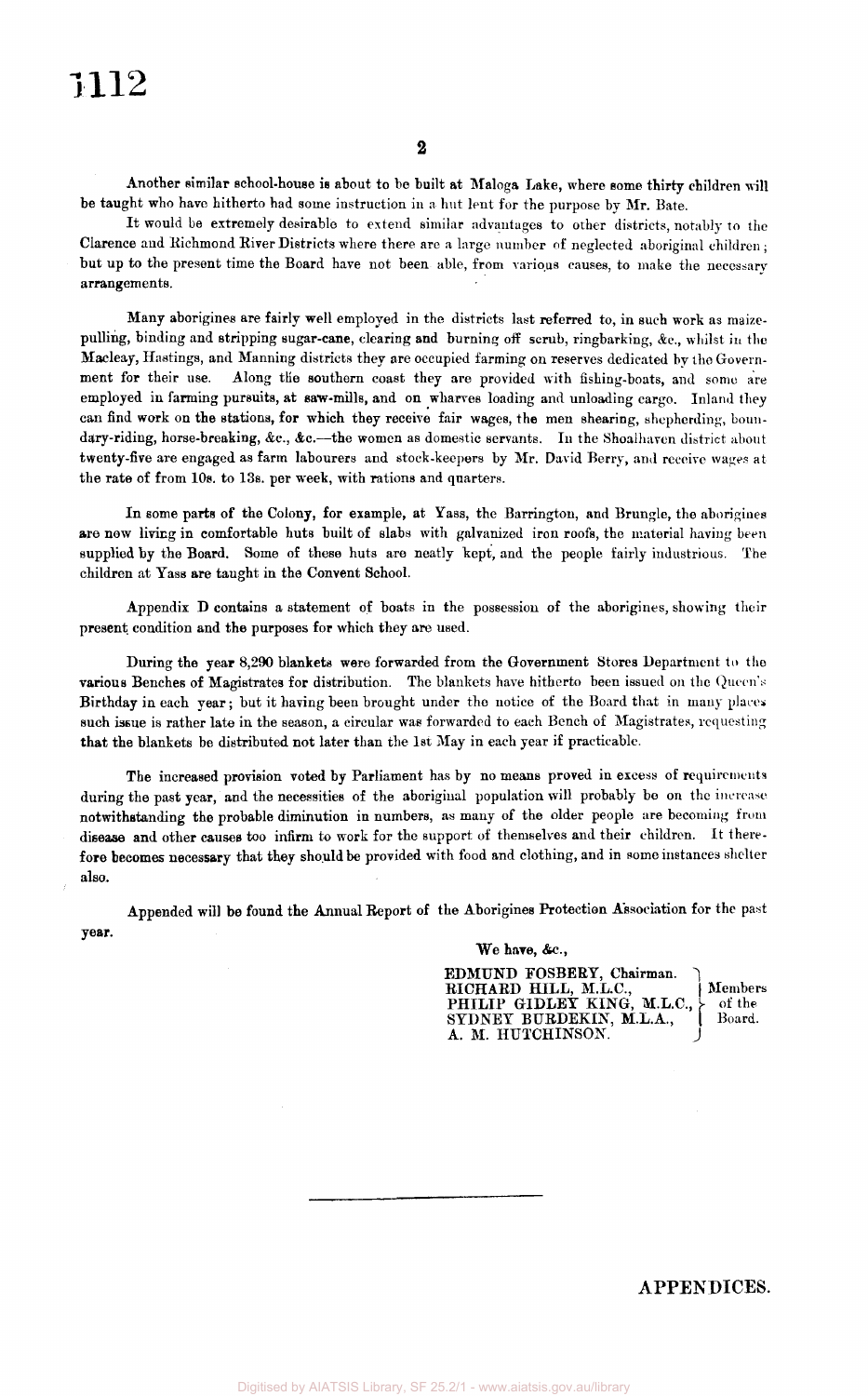## APPENDICES. APPENDIX A.

## CENSUS.

|                            | Full Blood. |          |        |           |        |         | Half-castes.       |       |           |                 |       |  |
|----------------------------|-------------|----------|--------|-----------|--------|---------|--------------------|-------|-----------|-----------------|-------|--|
|                            | Adults.     |          |        |           |        | Adults. |                    |       |           | Grand<br>Total. |       |  |
|                            | Males.      | Females. | Total. | Children. | Total. | Males.  | Females.<br>Total. |       | Children. | Total.          |       |  |
| By return, $1887$          | 2.093       | 1,530    | 3.623  | 1,419     | 5,042  | 662     | 573                | 1,235 | 1,625     | 2,860           | 7,902 |  |
| Do. 1888                   | 1.983       | 1,458    | 3,441  | 1,277     | 4,718  | .611    | 578                | 1,189 | 1,578     | 2,767           | 7,485 |  |
| Decrease                   | 110         | 72       | 182    | 142       | 324    | 51      | 1.1.1.1.1          | 46    | 47        | 93              |       |  |
| Increase<br>.              |             |          |        |           |        |         | 5                  |       | .         |                 | .     |  |
| <b>Total Decrease</b><br>. |             |          |        |           |        |         | <br>$\mathbf{r}$   |       |           |                 | 417   |  |
|                            |             |          |        |           |        |         |                    |       |           |                 |       |  |

|             | Births reported. |        |            | Deaths reported. |        |  |  |
|-------------|------------------|--------|------------|------------------|--------|--|--|
| Full Blood. | Half-castes.     | Total. | Full Blood | Half-caste.      | Total. |  |  |
| 200         | 136              | 336    | 245        | 75               | 320    |  |  |

| APPENDIX B. |  |
|-------------|--|
|-------------|--|

 $\ddot{\phantom{a}}$ 

## EXPENDITURE, 1888.

| Locality.                                                                                                                                                                                            |                                                                                                             | Average monthly.                                                                            |                                                                                                                                                                                                                                                                                                             |                                                                                                                                                                                                                                                                                                              | Amount expended                                                                                                                                                                                                                                                         |
|------------------------------------------------------------------------------------------------------------------------------------------------------------------------------------------------------|-------------------------------------------------------------------------------------------------------------|---------------------------------------------------------------------------------------------|-------------------------------------------------------------------------------------------------------------------------------------------------------------------------------------------------------------------------------------------------------------------------------------------------------------|--------------------------------------------------------------------------------------------------------------------------------------------------------------------------------------------------------------------------------------------------------------------------------------------------------------|-------------------------------------------------------------------------------------------------------------------------------------------------------------------------------------------------------------------------------------------------------------------------|
|                                                                                                                                                                                                      | Adults.                                                                                                     | Children.<br>$\omega^*$                                                                     | Period.                                                                                                                                                                                                                                                                                                     | Aid.                                                                                                                                                                                                                                                                                                         | in the Year.                                                                                                                                                                                                                                                            |
| Angledool<br>Ballina<br>Barrington River<br>Bega $\overline{}$<br>Bermagui<br>$\text{Bonshaw}$<br>Boorooma<br>Bourke<br>Bowraville<br>Breeza<br>Brewarrina<br>Broughton Creek<br>Brungle             | 11<br>$\mathbf{I}$<br>10<br>5<br>ı<br>2<br>ı<br>9<br>3<br>11<br>3<br>16<br>1<br>35                          | 7<br><br>5<br>2<br>.<br>5<br>8<br>1<br>2<br>11<br>8<br>3<br>23                              | $12$ months<br>12<br>,,<br><br>12<br>y,<br>12<br>,,<br><br>ı<br>,,<br>$\cdot$ .<br>5<br>,,<br>$\ddotsc$<br>4<br>$\cdots$<br>$\cdots$<br>3<br>,<br>$\cdots$<br>12<br>,,<br>$\ddotsc$<br>12<br>,,<br>$\cdots$<br>12<br>$\bullet$<br>$\cdots$<br>12<br>, ,<br>$\cdots$<br>6<br>.<br>,,<br>12<br>$\cdots$<br>,, | Rations<br>clothing, erection of huts, &c., &c.<br>,,<br>boat, and medical comforts<br>$, \,$<br>$, \,$<br>$, \,$<br>$\bullet$<br>, ,<br>,,<br>,,<br>, ,<br>,,<br>,,<br>fencing wire, farming implements, seed<br>, ,<br>potatoes, dray, harness, galvanized iron<br>for huts, tools, and erection of school | £<br>d.<br>В.<br>138.<br>-19<br>4<br>п<br>154 15<br>5<br>2<br>74<br>10<br>7<br>0<br>10<br>6<br>11<br>8<br>9<br>5<br>4<br>21 11<br>9<br>16<br>8<br>ı<br>5<br>66<br>3<br>42<br>6<br>9<br>135 13<br>3<br>2<br>4<br>7<br>278 19<br>3                                        |
| Bullerawa<br>Burrier<br>Camira<br>$\text{Casino}$<br>Clarence and Rich-<br>mond Rivers and<br>New England Dis-                                                                                       | 2<br>3<br>3<br>36<br>147                                                                                    | .<br>.<br>.<br>.<br>90                                                                      | 12<br>٠.<br>٠.<br>12<br>$\cdot$<br>$\ddotsc$<br>12<br>$\bullet$<br>ı<br>,,                                                                                                                                                                                                                                  | building.<br>$\bullet$<br>$\bullet$<br>,,<br>Tents, rations, and medical comforts for sick blacks                                                                                                                                                                                                            | 20<br>ı<br>2<br>16<br>- 0<br>R<br>20 H<br>27 17 11<br>Govt. Stores.                                                                                                                                                                                                     |
| tricts.<br>Collarendabri<br>Coolangatta<br>and<br>Greenwell Point.                                                                                                                                   | 4<br>9                                                                                                      | 3<br>13                                                                                     | $12$ months<br>12<br>$\ddot{\phantom{a}}$                                                                                                                                                                                                                                                                   |                                                                                                                                                                                                                                                                                                              | 43.<br>-4<br>68 H<br>8                                                                                                                                                                                                                                                  |
| Coonabarabran<br>Coonamble<br>Cootamundra<br>Copmanhurst<br>Coppymurrumbilla<br>Cowl Cowl<br>Cowra<br>Cox's River<br>Denison Town<br>Dubbo<br>$Dungog$<br>Fernmount<br>$\text{Forster}$<br>Gilgunnia | $\ddotsc$<br>ı<br>3<br>ı<br>ı<br>10<br>$\sim$<br>7<br>6<br>$\boldsymbol{2}$<br>12<br>3<br>ı<br>14<br>6<br>5 | .<br>.<br>.<br>.<br>3<br>3<br>24<br>10<br>5<br>8<br>$\ddotsc$<br>3<br>$\boldsymbol{2}$<br>4 | 12 months<br>3<br>,,<br>1<br>$\cdot$<br>$\ddotsc$<br>12<br>$\ddotsc$<br>$, \,$<br>12<br>$\ddotsc$<br>$\bullet$<br>12 months<br>12<br>,,<br>5<br>,,<br>.<br>12<br><br>,,<br>4 months<br>12<br>,,<br><br>12<br>$\cdots$<br>$\bullet$<br>12<br>,<br>                                                           | $\ddot{\phantom{a}}$<br>.,<br>,,<br>Clothing<br>$\cdot$<br>$, \,$<br>Clothing<br>,,<br>, ,<br>,,                                                                                                                                                                                                             | 30<br>0<br>0<br>7<br>9<br>13<br>0 14<br>2<br>o<br>4<br>п<br>7<br>6<br>9<br>100<br>3<br>4<br>-10<br>4<br>$_{0}$<br>68 10<br>n<br>1<br>6<br>64<br>16<br>2<br>17<br>6<br>57<br>4<br>Ł<br>-18<br>9<br>3<br>1<br>85<br>28 12<br>n<br>9<br>46<br>6<br>$\overline{2}$<br>40 14 |

 $\bar{\beta}$ 

 $\mathcal{A}^{\mathcal{A}}$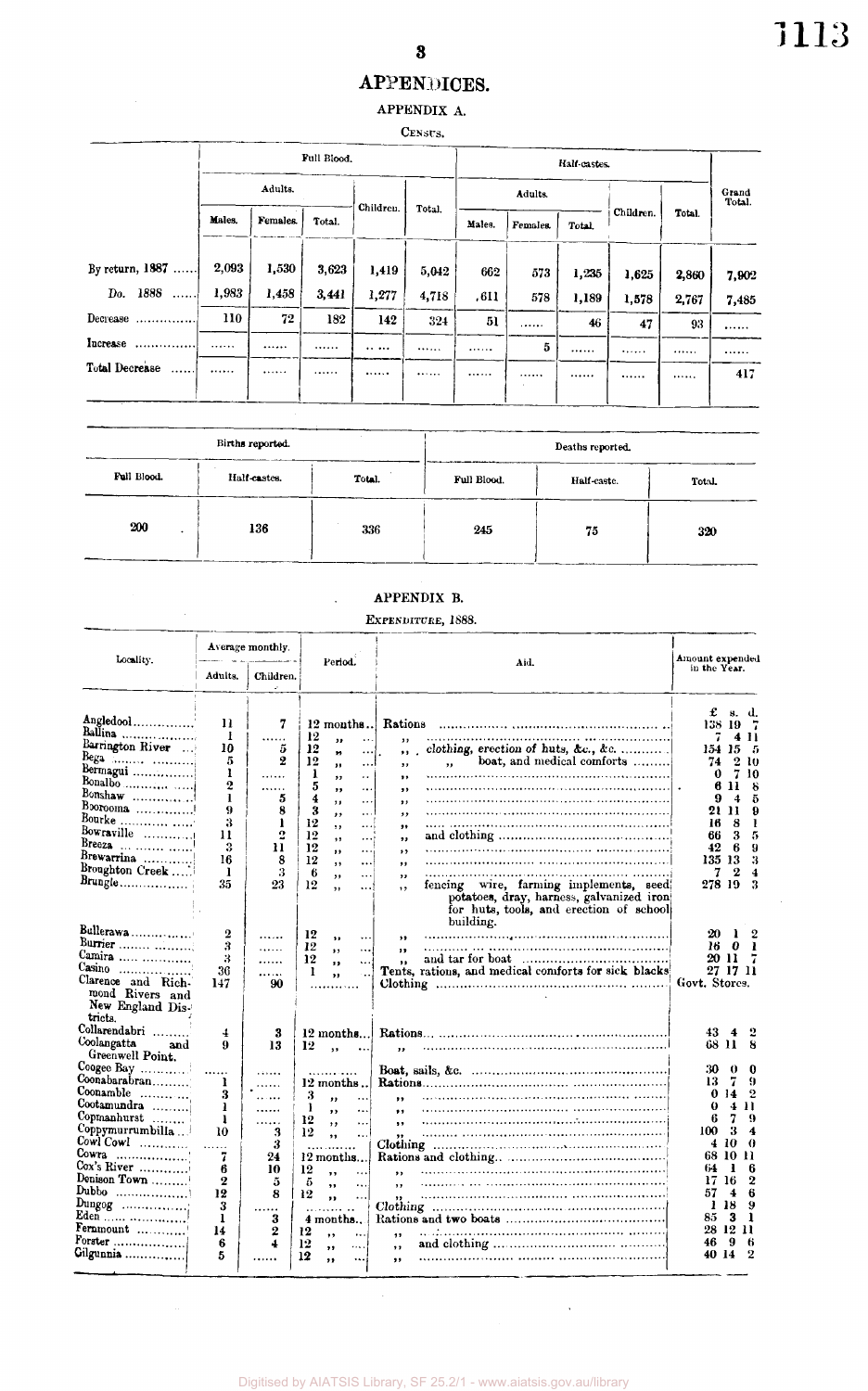APPENDIX B-continued.

|                                                     | Average monthly. |                | Period.  |                      |                      |                      | Aid                                              | Amount expended                                  |
|-----------------------------------------------------|------------------|----------------|----------|----------------------|----------------------|----------------------|--------------------------------------------------|--------------------------------------------------|
| Locality.                                           | Adults.          | Children.      |          |                      |                      |                      |                                                  | in the Year.                                     |
|                                                     |                  |                |          |                      |                      |                      |                                                  | £<br>s. d.                                       |
| Glenngie                                            | 2                |                |          | 12 months            |                      |                      |                                                  | 11<br>910                                        |
| Glenorchy                                           | 2                | 1              | 12       | ,,                   |                      | š\$                  |                                                  | 29<br>7<br>7                                     |
| Goodooga                                            | 13               | 1              | 12       | ,,                   | $\cdots$             | ,,                   |                                                  | 6 10<br>87                                       |
| $G$ oonal                                           | 9                | ı              | 12       | ,,                   | ڊن                   | ,,                   |                                                  | 5<br>8<br>67                                     |
| Gresford                                            | 1<br>7           | 4<br>5         | 12<br>12 | ,,                   | $\cdots$             | ,,                   |                                                  | 9<br>0<br>0 11<br>47                             |
| Gulargambone<br>Gunnedah                            | 4                |                | 12       | ,,                   | $\cdots$             | ,,                   |                                                  | 20 17<br>3                                       |
| Jembaicumbene                                       | 4                | .<br>.         | 10       | , ,<br>,,            | $\cdots$ i<br>       | ,,<br>,,             |                                                  | 2<br>1<br>14                                     |
| Jervis Bay                                          | 5                | 5              | 12       | ,,                   | $\cdots$             | ,,                   | and punt to convey children to school            | 1<br>40<br>8                                     |
| Kangaroo Valley                                     | 6                | 4              | 12       | ,,                   | .                    | ,,                   |                                                  | 33<br>0<br>6                                     |
| Kiama                                               | ı                | 11             | 10       | $, \,$               |                      | ,,                   |                                                  | 27<br>9<br>6                                     |
| Kogarah                                             | 2                | .              | 12       | $, \,$               |                      | ,,                   |                                                  | 7<br>3<br>11                                     |
| Kyogle                                              | 2                | $\overline{2}$ | 8        | $\bullet$            |                      | ,,                   |                                                  | $\overline{\mathbf{c}}$<br>9<br>11<br>15-16<br>1 |
| Lake Macquarie                                      | 2<br>7           | 6              | 12<br>12 | $\mathbf{y}$         |                      | ,,                   |                                                  | 9<br>0<br>107                                    |
| La Perouse<br>$Lionsville$                          | 2                | .              | 12       | ,<br>, ,             | ا ، ، ،<br>'         | ,,<br>,,             |                                                  | 9<br>4<br>16                                     |
| $L$ is more                                         | 3                |                | 12       | $\bullet \bullet$    |                      | $, \,$               |                                                  | 2<br>34 16                                       |
| Macleay River                                       | 79               | 24             | $12 \,$  | ,,                   | $\cdots$             | ,,                   | clothing, fencing-wire, and boat                 | 2<br>421<br>1                                    |
| Milroy                                              | 5                |                | 3        | ,,                   | $\cdots$             | ,,                   |                                                  | 9<br>5<br>13                                     |
| Mogil Mogil                                         | 13               | 9              | 12       | ,,                   | $\cdots$             |                      |                                                  | 3<br>s<br>104                                    |
| Moree                                               | 1                | .              |          |                      |                      |                      | Erection of hut, and brass plate for king of the | 24<br>6<br>0                                     |
|                                                     | 7                | 8              |          | 12 months            |                      |                      |                                                  | 54 IS<br>5                                       |
| Moruyaand Turlinjah<br>Mungindi                     | 18               | $\ddotsc$      | 12       | š3                   |                      | $\ddot{\phantom{a}}$ |                                                  | 6<br>6<br>165                                    |
| Murwillumbah                                        | 2                | 2              | 8        | ,                    | $\cdots$             | ,,                   |                                                  | 7<br>12                                          |
|                                                     | 11               | . 6            | 12       | $, \,$               | $\cdots$             | $\rightarrow$        | clothing, farming implements, seed-maize,        | 62<br>8                                          |
| Narrabri,                                           | 4                | 6              | 5        | ,,                   | $\cdots$             | , ,                  |                                                  | 2<br>5                                           |
| Narrandera                                          | 6                | 7              | 12       | ,,                   | $\ddotsc$            | , ,                  |                                                  | 26 16                                            |
|                                                     | 3                | .              | 12       | $, \,$               | $\cdots$             | ,,                   |                                                  | 18 13                                            |
| Oban                                                | 5                | .              | 12<br>1  | $\ddot{\phantom{1}}$ | $\cdots$             | , ,                  |                                                  | 32 H<br>- 3<br>1                                 |
| Palmer's Island                                     | 3<br>1           | .<br>1         | 9        | ,                    | $\ldots$             | ,,                   |                                                  | 2 11                                             |
| $\text{Penrith} \dots \dots \dots \dots$<br>Pindari | 3                | 3              |          | ,,                   |                      |                      |                                                  | 2 19                                             |
| Port Macquarie                                      | 16               | 8              |          |                      |                      |                      |                                                  | 2<br>65                                          |
| Port Stephens                                       | 12               | 6              | 12       | ,,                   | $\ddot{\phantom{1}}$ | ,,                   |                                                  | S<br>68                                          |
| Rylstone                                            | 1                | 9              | 6        | ,,                   | .                    | $, \,$               |                                                  | $\mathbf{r}$<br>13<br>9                          |
| Shellharbour                                        | 5                | 19             | 6<br>12  | ,,                   | $\ddotsc$            | $, \,$               | tents, gunpowder, shot, &c., &c.                 | 18<br>177-12                                     |
| Singleton                                           | 24<br>9          | 17<br>12       | 12       | ,,                   | $\cdots$             | ,,<br>$, \,$         |                                                  | 5<br>48                                          |
| $\mathbf{p_0}$                                      |                  | .              |          | ,,                   |                      |                      |                                                  | Govt. Stores.                                    |
|                                                     | 3                | .              |          |                      |                      |                      |                                                  | 13 12 4                                          |
| $T$ erembone $\ldots$                               | 6                | 4              | 12       | ,,                   | ٠.                   | ,                    |                                                  | 54 11 10                                         |
| Terry Hie Hie                                       | 8                | 7              | 12       | ,,                   | $\cdots$             | $, \,$               |                                                  | SS                                               |
| Tilpa                                               | 3                | .              | 12       | ,,                   | ;                    | ,,                   |                                                  | 28<br>3<br>12<br>7                               |
| $Tomakin$                                           | $\bf{2}$         | <br>22         | 12<br>12 | $\bullet$            | $\cdots$             | ,,                   | paint for boat, medicine, &c                     | 177<br>$\boldsymbol{2}$                          |
| Tilba Tilba<br>$Tooloom$                            | 17<br>3          | .              | 12       | $\pmb{\cdot}$<br>,,  | . !<br>$\ldots$      | ,,<br>,,             |                                                  | 22 H                                             |
| Ulladulla                                           | 10               | 20             | 12       | ,,                   |                      | ,,                   |                                                  | 130 18                                           |
| Walcha                                              | $\boldsymbol{2}$ | 3              | 8        | ,,                   | $\ddotsc$            | ,,                   |                                                  | 4<br>3                                           |
| $W$ algett                                          | 5                | .              | 12       | ,,                   | $\ldots$             | ,,                   |                                                  | 34 6                                             |
| Wanaaring                                           | 4                |                | 12       |                      |                      |                      |                                                  | 12 13<br>12<br>$\overline{2}$                    |
| $Warren$                                            | 4<br>2           |                | 12<br>12 | ,,                   |                      | ,,                   |                                                  | 14 0 0                                           |
| Wee Waa<br>Wellingrove                              | 1                | <br>4          | 12       | ,,                   |                      | ,,<br><br>,,         |                                                  | 19160                                            |
| Wellington                                          | 11               | 2              | 12       | ,,<br>,,             |                      | ;<br>,,              |                                                  | 100145                                           |
| Windsor                                             | 31               | 30             | 12       | $\bullet$            |                      | ,,                   |                                                  | 44 0 10                                          |
| Wingham                                             | 19               | 11             | 12       | ,,                   | $\ddot{\phantom{a}}$ | ,,                   |                                                  | $90\quad 4\; 10$                                 |
| $W$ ollar                                           | ı                | 1              | 12       | ,,                   |                      | ,<br>$\pmb{\cdot}$   |                                                  | 9103                                             |
| Wollomombi                                          | $\overline{2}$   |                | 12       | ,,                   |                      | ,,                   |                                                  | 4 10<br>6<br>2<br>7                              |
| Wollongong                                          | ι<br>2           | 3              | 12       | 2<br>,,              |                      | $\ddotsc$<br>,,      | clothing, seed-wheat, and galvanized iron,       | 241 18 5                                         |
| Yass and Pudman<br>Creek.                           |                  | 37             |          | ,,                   |                      | <br>,,               | timber, &c., for huts.                           | 430 19 2                                         |
| Centennial Treat                                    | .                |                |          | .                    |                      |                      |                                                  | 5,192 4 7                                        |
| $Total$                                             | 822              | 564            |          |                      |                      |                      |                                                  |                                                  |
|                                                     |                  |                |          |                      |                      |                      |                                                  |                                                  |

 $\sim$   $\sim$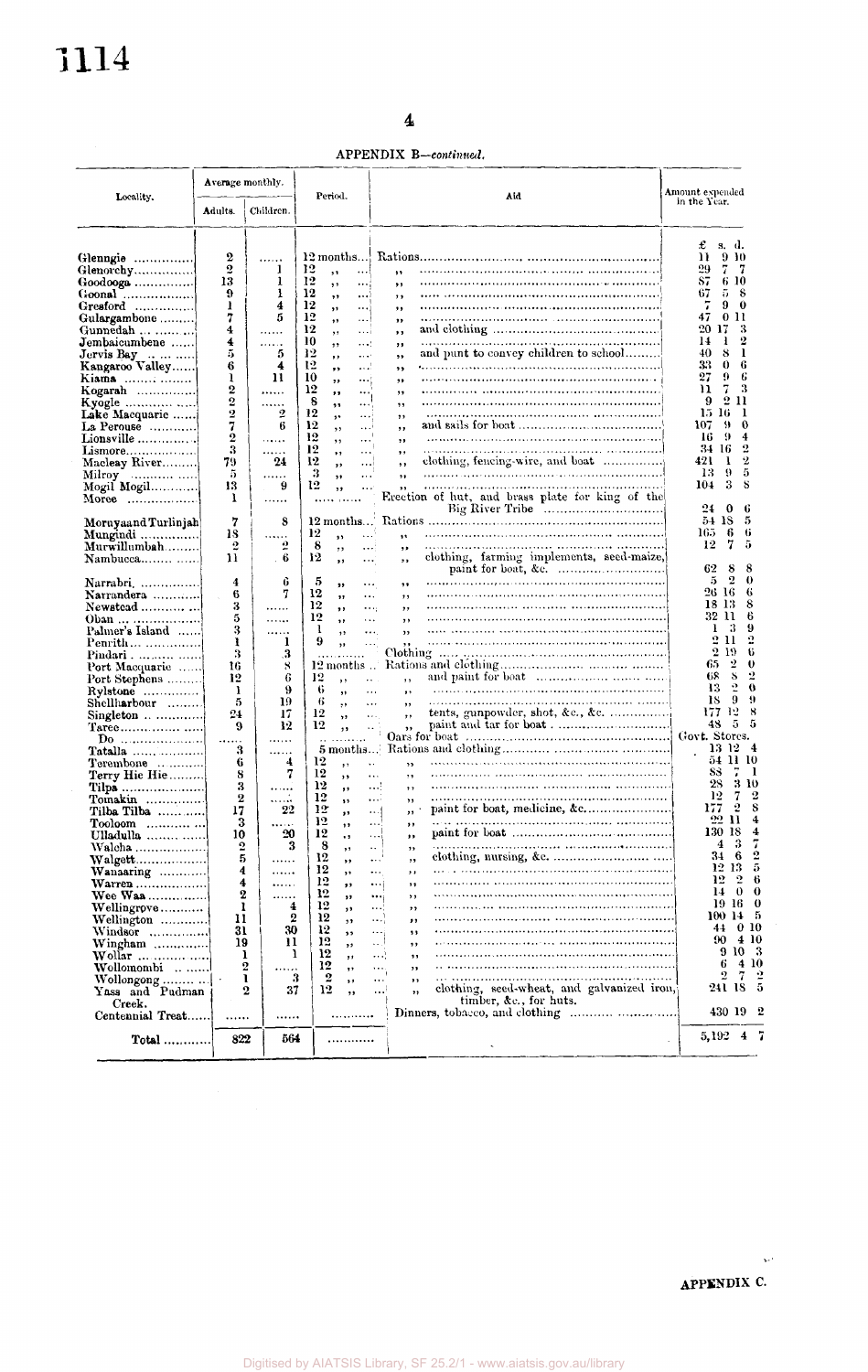| APPENDIX C.                                              |  |
|----------------------------------------------------------|--|
| AMOUNTS paid for medical attendance on Aborigines, 1888. |  |

| Place.  | Amount.                                                                                                                                                |                                                                        | Place. |                         | Amount.                                               |  |  |
|---------|--------------------------------------------------------------------------------------------------------------------------------------------------------|------------------------------------------------------------------------|--------|-------------------------|-------------------------------------------------------|--|--|
| Lismore | $f$ s.d.<br>010<br>190<br>-10<br>- 10<br>6 15<br>24<br>$\ddot{ }$<br>$\Omega$<br>-15<br>$\overline{2}$<br>57<br>50.<br>0<br>129<br>20 15<br>7150<br>40 | $\mathbf{0}$ .<br>$\Omega$<br>$\mathbf{0}$<br>$\mathbf{0}$<br>$\Omega$ |        | 42 14<br>34 7<br>720 19 | 3 10 1<br>15 17 6<br>310.<br>13 15 0<br>35 10<br>0100 |  |  |

## APPENDIX D.<br>Boats.

| Locality.                                                                                          | Date, Boats supplied. Present condition. |                                    | Purpose for which used.                                                                    |  |  |  |  |
|----------------------------------------------------------------------------------------------------|------------------------------------------|------------------------------------|--------------------------------------------------------------------------------------------|--|--|--|--|
|                                                                                                    |                                          |                                    | September, 1887   Fair    For crossing the river and occasionally for fishing<br>purposes. |  |  |  |  |
|                                                                                                    | 188S                                     |                                    |                                                                                            |  |  |  |  |
| Bermagui  November, 1885                                                                           |                                          |                                    |                                                                                            |  |  |  |  |
|                                                                                                    | $1886$                                   | $Bad$ !                            | do                                                                                         |  |  |  |  |
| Bowraville December, 1886                                                                          |                                          |                                    | do                                                                                         |  |  |  |  |
| Brushy Island, Nambucca  December, 1886                                                            |                                          |                                    | do                                                                                         |  |  |  |  |
|                                                                                                    |                                          | Bad  Seldom used.                  |                                                                                            |  |  |  |  |
|                                                                                                    |                                          |                                    |                                                                                            |  |  |  |  |
|                                                                                                    |                                          |                                    | do                                                                                         |  |  |  |  |
|                                                                                                    | 1888                                     |                                    | Good  Fishing, conveying produce, &c.                                                      |  |  |  |  |
|                                                                                                    |                                          | 1888 Good   Fishing, &c.           |                                                                                            |  |  |  |  |
| Hastings River (Island near May,<br>Ennis).                                                        |                                          |                                    | 1887. Good  Fishing, taking aborigines to and from the island,<br>and conveying produce.   |  |  |  |  |
|                                                                                                    |                                          | Good    Fishing, &c.               |                                                                                            |  |  |  |  |
| Do.                                                                                                |                                          |                                    | do                                                                                         |  |  |  |  |
| $\mathbf{D}\mathbf{o}$                                                                             |                                          |                                    | do                                                                                         |  |  |  |  |
| $\mathbf{p}_0$                                                                                     |                                          | Bad  Not used.                     |                                                                                            |  |  |  |  |
| Lawrence $\ldots$ $\ldots$ $\ldots$ $\ldots$ $\ldots$ $\ldots$ $\ldots$ $\ldots$ $\ldots$ $\ldots$ |                                          |                                    | Fair   Used by aborigines going about the river.                                           |  |  |  |  |
|                                                                                                    |                                          | Very old, bad  Fishing, &c.        |                                                                                            |  |  |  |  |
|                                                                                                    |                                          |                                    | island, &c.                                                                                |  |  |  |  |
|                                                                                                    |                                          |                                    | Good  Fishing, conveying children across river to school, &c.                              |  |  |  |  |
| Tea Gardens (Port Stephens)  September, 1887                                                       |                                          | Good   Fishing, &c.                |                                                                                            |  |  |  |  |
| Do                                                                                                 | <u>and the second second</u>             | Very old, useless Not used.        |                                                                                            |  |  |  |  |
| Do                                                                                                 |                                          | Very old, useless                  | do                                                                                         |  |  |  |  |
| Taree   September, 1884                                                                            |                                          |                                    |                                                                                            |  |  |  |  |
|                                                                                                    | 1883                                     | Very fair                          | dэ                                                                                         |  |  |  |  |
|                                                                                                    | 1876.<br>$\hspace{0.05cm}$               | Bad, beyond repair, Not used.      |                                                                                            |  |  |  |  |
| Do.                                                                                                | 1883                                     |                                    |                                                                                            |  |  |  |  |
| كك المستنسبين بينبي<br>Do.                                                                         | 1887                                     |                                    | do                                                                                         |  |  |  |  |
|                                                                                                    |                                          | 1876 Bad, beyond repair! Not used. |                                                                                            |  |  |  |  |
| Do.                                                                                                | 1881                                     | Bad, beyond repair                 | do                                                                                         |  |  |  |  |
| Wallaga Lake    -----                                                                              |                                          |                                    |                                                                                            |  |  |  |  |
| Do<br>. 1                                                                                          | $\overline{\phantom{a}}$                 | $1881$ Good                        | do                                                                                         |  |  |  |  |

### APPENDIX E.

REPORT of the Aborigines' Protection Association, for 1883, including Cumeroogunga (late Maloga), Warangesda and Brewarrina Missions.

OFFICE BEARERS.

*Hon. Treasurers:*  MR. U. W. CARPENTER, 53 West-street, Darlinghurst.

*General Secretary:* 

## MR. G. E. ARDILL, Temperance Hall, Pitt-street.

*Council :* 

| BISHOP OF RIVERINA,<br>ARCHDEACON GUNTHER.<br>REV. J. BARNIER,<br>REV. A. J. CLARKE. | <i><b>Counce</b></i> .<br>Mr. U. W. CARPENTER.<br>Mr. JAS. GREEN,<br>MR. A. MENZIES.<br>MR. J. G. TRESEDER. | Mr. C. E. WIGZELL.<br>MR. THOMAS PEPPER.<br>MR. MOSES WEYMARK.<br>$M_E$ . A. Fox. |
|--------------------------------------------------------------------------------------|-------------------------------------------------------------------------------------------------------------|-----------------------------------------------------------------------------------|
|                                                                                      | Bankers :                                                                                                   |                                                                                   |

THE COMMERCIAL BANK.

*Collector :* 

#### MR. JAMES DRUCE, Jamieson-street.

At the close of another year we present to our subscribers an account of the work of the Association during that term.<br>We have again to recognise the gracious dealing of a covenant-keeping God, whose faithfulness has been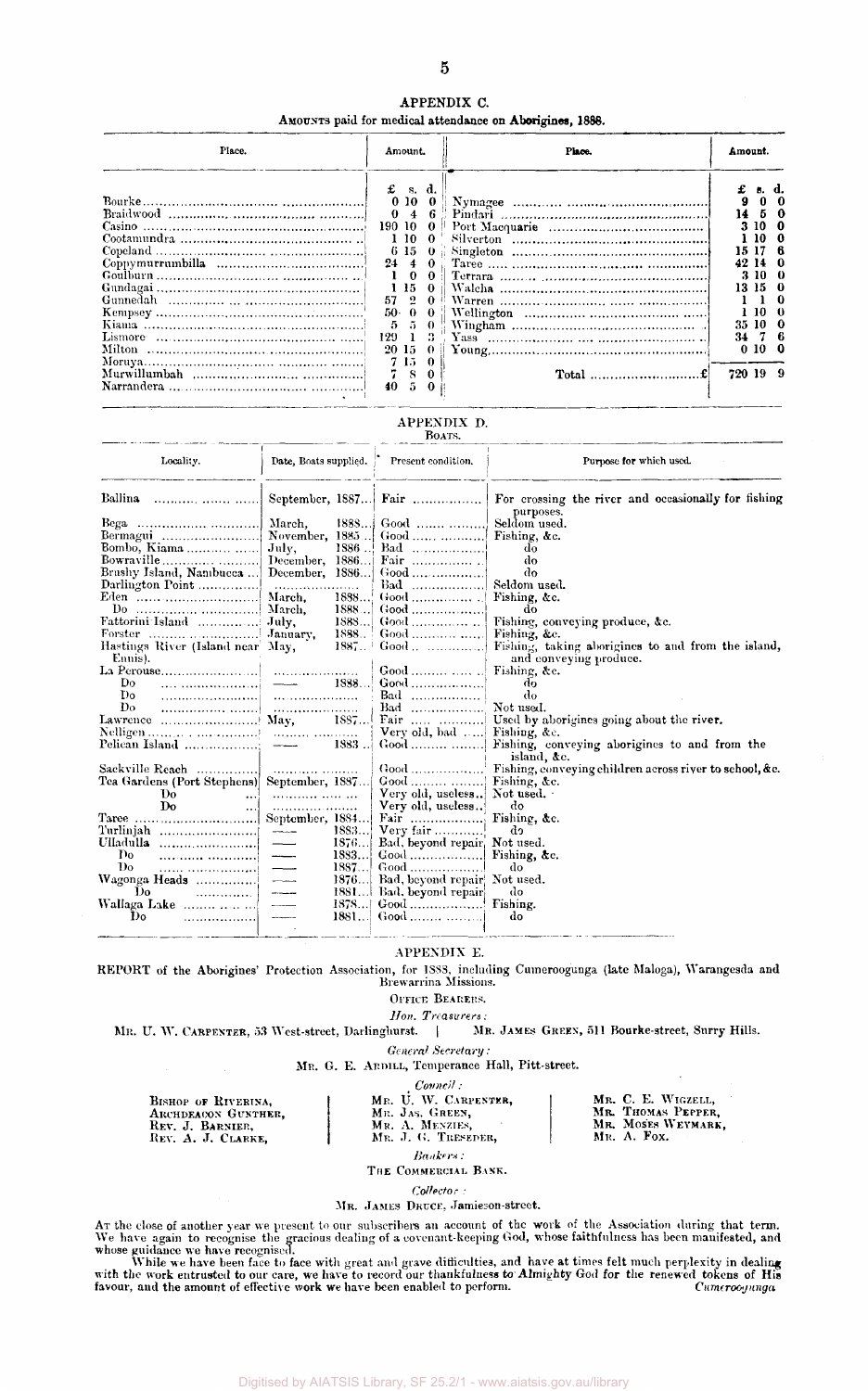#### *Cumeroogunga, (late Maloga).*

Since our last report the work at this station has made good progress, notwithstanding the difficulty of securing a<br>suitable site upon which to erect the mission buildings. At the close of the previous year application was

application was granted, but much delay in the gazetting of the reservation has caused us a considerable amount of inconvenience, as, being uncertain of the tenure of the land, we have not felt free to erect so many build came to the Council.

Spiritually, we cannot give that glowing account which has been rendered in previous reports, but we believe that<br>the Spirit of God is working amongst the people, and some who have passed away have left clear testimony as

## *Warangesda.*

The work at this station has not shown the vigour that we could have wished. The failure of the wheat crop has<br>again to be noted. However, on the other hand, a small orchard has been laid out, and all the trees look well.

As to the spiritual results, the Bishop of Riverina writes :—<br>"I held a service there on the 20th December, and was much cheered by the reverence shown outwardly by all,<br>the hearty responding and singing of the aborightals

could judge.

I saw some improvements, notably the fence round the girls' playground. The general appearance of the place<br>was satisfactory, everything neat and tidy."<br>We have to acknowledge the liberal support received from the Diocese

#### *Brewarrina.*

This station has manifested considerable improvement of late. Through the instrumentality of the Rev. J. B.<br>Gribble, who was appointed Travelling Missionary, and the Overseer, a large number of aborigines, men, women, and<br>

#### *New Stations.*

An endeavour was made during the year to improve the condition of the aborigines resident near the city. Martin<br>Simpson, an aboriginal, was employed to work amongst his brethren and influence them against the drink. Howeve

A deputation visited the Barrington, at the request of the Government Board, and advised the formation of a station<br>there. After consideration it was resolved to proceed with the establishment of a mission, providing funds under their own direction.

We should be glad to form a station on the Clarence, where a most suitable reserve has been gazetted, but lack of funds prevents further development.

#### *Employment.*

We would again revert to the necessity for training the youths and maidens to learn useful employments. The children are being carefully educated in the Public Schools, and many show great aptitude and are good scholars. H

#### *Control of Children.*

It is of primary importance that some action be taken to constitute the Government Board ex officio guardians of all<br>the children, and giving them full power to remove to the mission stations such of the children, as they

#### *Further Facilities.*

To successfully cultivate a large area of the land on the several stations, the council should be in a position to erect<br>an irrigation plant at each station. Much could be done in this way to bring under cultivation the la

#### *Visits of Inspection.*

Deputations from the Council have visited Warangesda and Cuneroogunga, and reported upon the condition of these<br>stations. The Rev. J. B. Gribble was also appointed travelling missionary, and instructed to visit the several

#### *Finance\*.*

We regret to have again to remind our subscribers and friends that with increased work undertaken, the amount of subscriptions received by your Council have been altogether inadequate to enable the Council to claim sufficient Government<br>subsidy to thoroughly perform all the work needed at the present stations, and undertake necessary

#### *Our Aim.*

Our aim is not simply to feed and clothe the remnants of the tribes, but to preach the glad tidings of a Saviour<br>crucified. We want to claim in our Saviour's name, the heathen for His inheritance. Those on our stations are

Digitised by AIATSIS Library, SF 25.2/1 - www.aiatsis.gov.au/library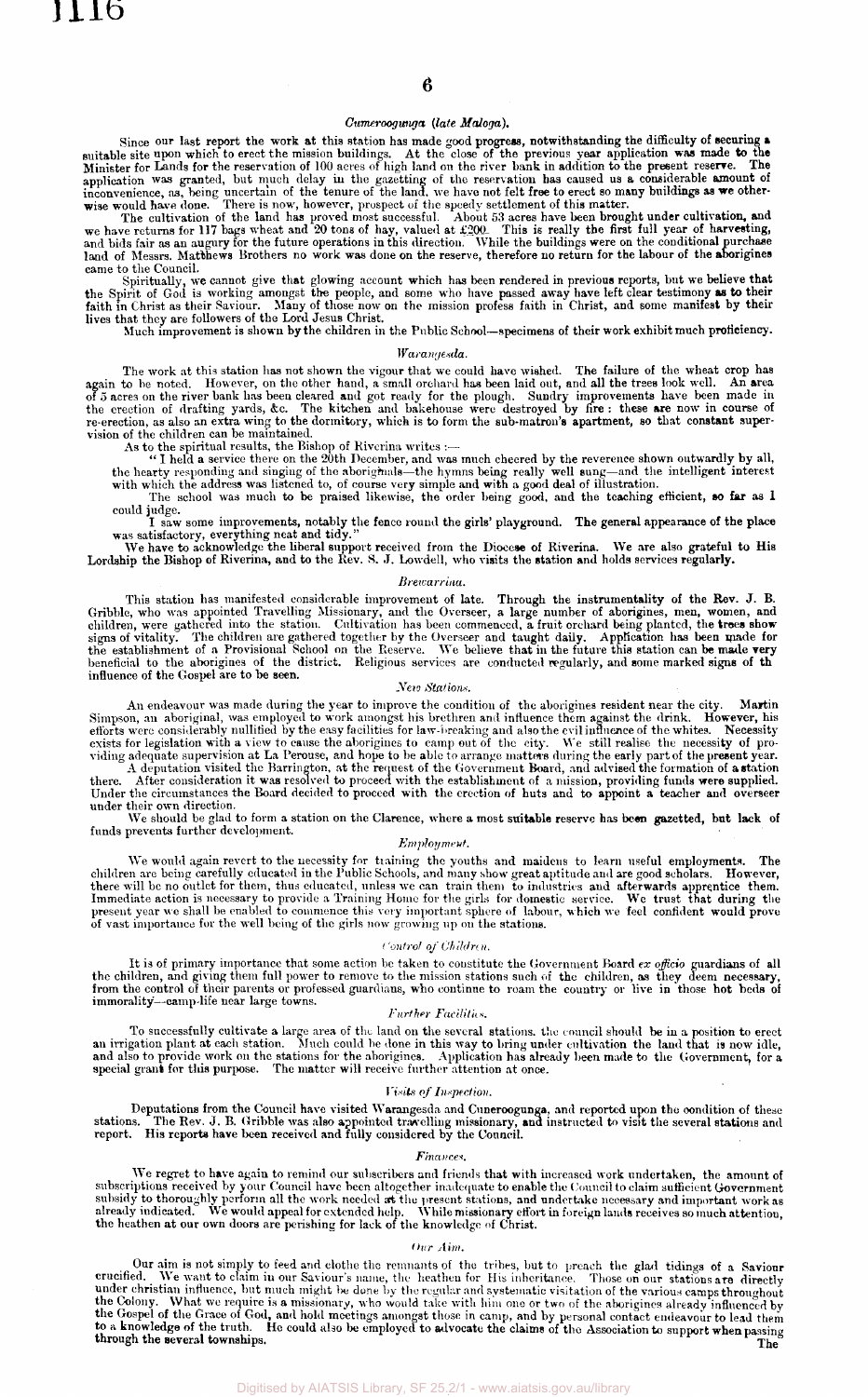The council appeal for continued and increased support to eanble them to develop more extensively the missionary<br>aspect of the work. For this they must look to the christian and philanthropic public, and do so with confide

### MANAGER'S REPORT of the Brewarrina Mission, for the Year ending 31 December, 1SS8.

JUST a year has elapsed since we took up our residence at the reserve set apart for this Mission, and it has been one fraught with unceasing labour, but attended with infinite pleasure in the satisfactory results that have been the ontoome. When<br>we started the year it was without a single native resident on the reserve, but before the first month

The health of the natives on the place has been good. There have been five deaths, four being from extreme old age and one from consumption.

The attention required from these people and multiplicity of their wants has taxed our time and **patience**, as well as<br>resources, to an extent that could hardly be credited by anyone not experienced in dealing with them,

being of school age.

| $1888 - Jan.$ 1st.<br>To Balance in hand<br>General account-<br>Subscriptions and donations<br>$C$ umeroogunga— | $f$ s.d.<br>$\cdots$                           | $\mathbf{f}$ s. d.<br>$475$ 11 2<br>320 4 7 |     |    | $ U_f\rangle$<br>By Cumeroogunga $-\cdot$<br>Rations, clothing, $\&c$<br>Freight and duty on goods<br>Salaries, wages, &c. | 722 2 10<br>142 9 11<br>352    | $f$ s.d.<br>18       | £                       | s. d.          |
|-----------------------------------------------------------------------------------------------------------------|------------------------------------------------|---------------------------------------------|-----|----|----------------------------------------------------------------------------------------------------------------------------|--------------------------------|----------------------|-------------------------|----------------|
| Subscriptions and donations 31 10 5<br>Sale of wool, &c.    116 2 7                                             | $92\quad 6\quad 5$                             | 239 19 5                                    |     |    | Building material, property,<br>Medical expenses, &c.                                                                      | 430 17 1                       | $25 \quad 4 \quad 9$ | $1,672,16$ 3            |                |
| Warangesda-<br>Subscriptions and donations,<br>per Bishop of Riverina<br>Subscriptions and donations            | 77 11 0                                        |                                             |     |    | Warangesda-<br>Rations, clothing, &c.  501 11 6<br>Building material, property,                                            | 250 16 8                       |                      |                         |                |
| from other sources<br>Sale of wool, &c.                                                                         | $13 \t16 \tS$<br>$13 \t9 \t7$<br>$85\quad 610$ | $190 + 1$                                   |     |    | Brewarrina-                                                                                                                | 92188<br>18 13 7               |                      | 864 0 5                 |                |
| Brewarrina-<br>Government subsidies                                                                             | $1 \quad 0 \quad 0$<br>.                       | 2,184 15                                    | 100 | 8. | Rations, clothing, &c.<br>Material and property ac-                                                                        | 79 IS 6                        |                      |                         |                |
|                                                                                                                 |                                                |                                             |     |    | General-<br>Salaries (Travelling Mis-<br>sionary and Gen. Sec.)<br>Travelling expenses<br>Printing, advertising, rent      | 252 2 11<br>32                 | 010                  | 388                     | 0 <sub>4</sub> |
|                                                                                                                 |                                                |                                             |     |    | Incidental expenses                                                                                                        | $37 + 0$<br>$31\quad 6\quad 7$ |                      | 352 14 4                |                |
|                                                                                                                 |                                                |                                             |     |    | Balance in hand, 31 Dec., 1888                                                                                             |                                |                      | $3,277$ 11 4<br>134 3 7 |                |
|                                                                                                                 |                                                | £3,411 14 11                                |     |    |                                                                                                                            |                                |                      | £3,411 14 11            |                |

BALANCE SHEET of the Aborigines Protection Association for the year ending 31 December, 1888.

**U. W. CARPENTER, } Honorary Treasurers** 

 $\langle \eta \rangle$ 

# Audited and found correct,<br>E. G. W. PALMER, { Auditors.<br>ALFRED EVANS. { Auditors.

DONATIONS AND SUBSCRIPTIONS.

| General.                                    |  |                     |              |                                                            |                                                        |  |  |  |  |  |
|---------------------------------------------|--|---------------------|--------------|------------------------------------------------------------|--------------------------------------------------------|--|--|--|--|--|
|                                             |  | $\pounds$ s.d.      |              | $\pounds$ s.d.                                             | $\pounds$ s.d.                                         |  |  |  |  |  |
| Allen, R. C. $\ldots$                       |  | 1 1 0               |              | $\ldots$ 1 0 0<br>Clay, Mrs $\ldots$                       | Dangar, F. H.<br>$\ddotsc$<br>$\dots$ 10 0 0           |  |  |  |  |  |
| Awdry, Miss                                 |  | $\ldots$ 0 10 0     |              | $\ldots$ 2 2 0<br>Cohen, D. & Co. $\dots$                  | Dare, Henry<br>$\dots$ 0 10 0<br>$\cdots$              |  |  |  |  |  |
| Baird, Rev. J.                              |  | $\ldots$ 1 1 0      |              | $\text{Collections} \text{--}$                             | Dixson & Sons<br>$\dots$ 1 1 0<br>$\mathbf{a}$         |  |  |  |  |  |
| Barker, Mrs. F.                             |  | $\ldots$ 1 0 0      |              | ections —<br>S. Nicholas S. School,                        | Elwin, Miss<br>$\ldots$ 0 5 0<br>$\cdots$              |  |  |  |  |  |
| Barker, Mrs.<br>$\cdots$                    |  | $\ldots$ 0 5 0      |              | Wollongong . 1 1 0                                         | Fairfax, J. R.<br>$\dots$ 1 0 0<br>$\sim$ .            |  |  |  |  |  |
| Barker, Mrs. A.                             |  | 0 10 6              |              | Public meeting,                                            | Federal Coffee Palace<br>1 1 0                         |  |  |  |  |  |
| Barker, Mrs. W.                             |  | $\therefore$ 0 10 6 |              | Parramatta  2 15 9                                         | Fraser, J.<br>$\ldots$ 3 0 0<br><b>Carried Control</b> |  |  |  |  |  |
| Bords, Riviere Coll. Wlha. 1 3 0            |  |                     |              | <b>S.</b> School gathering,                                | Friends, Parramatta<br>046                             |  |  |  |  |  |
| Bradley, Walter                             |  | $\therefore$ 2 2 0  |              | Parramatta $\ldots$ 2 8 0                                  | Friend<br>0.86                                         |  |  |  |  |  |
| Brown, Revd. Bryan                          |  | 05 в                |              | S. Matthew's, Windsor $2\,17\,0$                           | Friend<br>$\ldots$ 3 0 0                               |  |  |  |  |  |
| Brown, Revd. J. T.                          |  | $\ldots$ 1 0 0      |              | Prayer meeting for rain,                                   | Friend, per Dr. W. Woolls $5 \quad 0 \quad 0$          |  |  |  |  |  |
| Bull, Henry & Co.<br>$\ldots$ 2 2 0         |  |                     |              | $W$ indsor $\ldots$ 2 0 0                                  | Gardiner, W. & Co.<br>$\dots$ 1 1 0                    |  |  |  |  |  |
| Bull, $Miss \dots$ $\ldots$<br>$\ldots$ 1 0 |  |                     | $\mathbf{0}$ | Msson. mtng., Windsor 0 18 0                               | Garrick, & Co.<br>$\dots$ 1 1 0                        |  |  |  |  |  |
| $\therefore$ 0 5 0<br>Burnett, Revd. C.     |  |                     |              | Msson, mtg., Richmond 2 0 9                                | Gibbs Bright & Co.<br>$\ldots$ 2 2 0                   |  |  |  |  |  |
| Caird, Maxwell & Co.                        |  | $\therefore$ 1 1    | $\bf{0}$     | Dr. Bevan's church,                                        | Goodwin, Jane<br>0, 10, 0<br>$\cdots$<br>$\cdots$      |  |  |  |  |  |
| Carpenter, U. W.<br>$\ldots$ 1 1            |  |                     | $\theta$     | Melbourne,  16 3 4                                         | Gordon, Miss<br>$-0.10$ 0<br>$\cdots$                  |  |  |  |  |  |
| Carpenter, $U, W, (2nd \text{ sub})$ 1      |  | $\theta$            | $\bf{0}$     | Connell, Hogarth & Co $2 \quad 2 \quad 0$                  | Gordon, Miss J.<br>$\dots$ 1 0 0                       |  |  |  |  |  |
| Chambers, C.<br>$\therefore$ 0 5 0          |  |                     |              | Cowell, Mrs.<br>$\therefore$ 1 0 0<br><b>Sales Control</b> | Gordon, Alex.<br>$\dots$ 1 0 0<br>$\ddotsc$            |  |  |  |  |  |
| Chambers, Miss C. E.<br>$\ldots$ 0          |  |                     | -6           | $\bf{0}$<br>$\ldots$ 1 1<br>Dangar, A. A.                  | Gordon, Mrs.<br>$\cdots$ 0 4 0<br>$\ddot{\phantom{a}}$ |  |  |  |  |  |